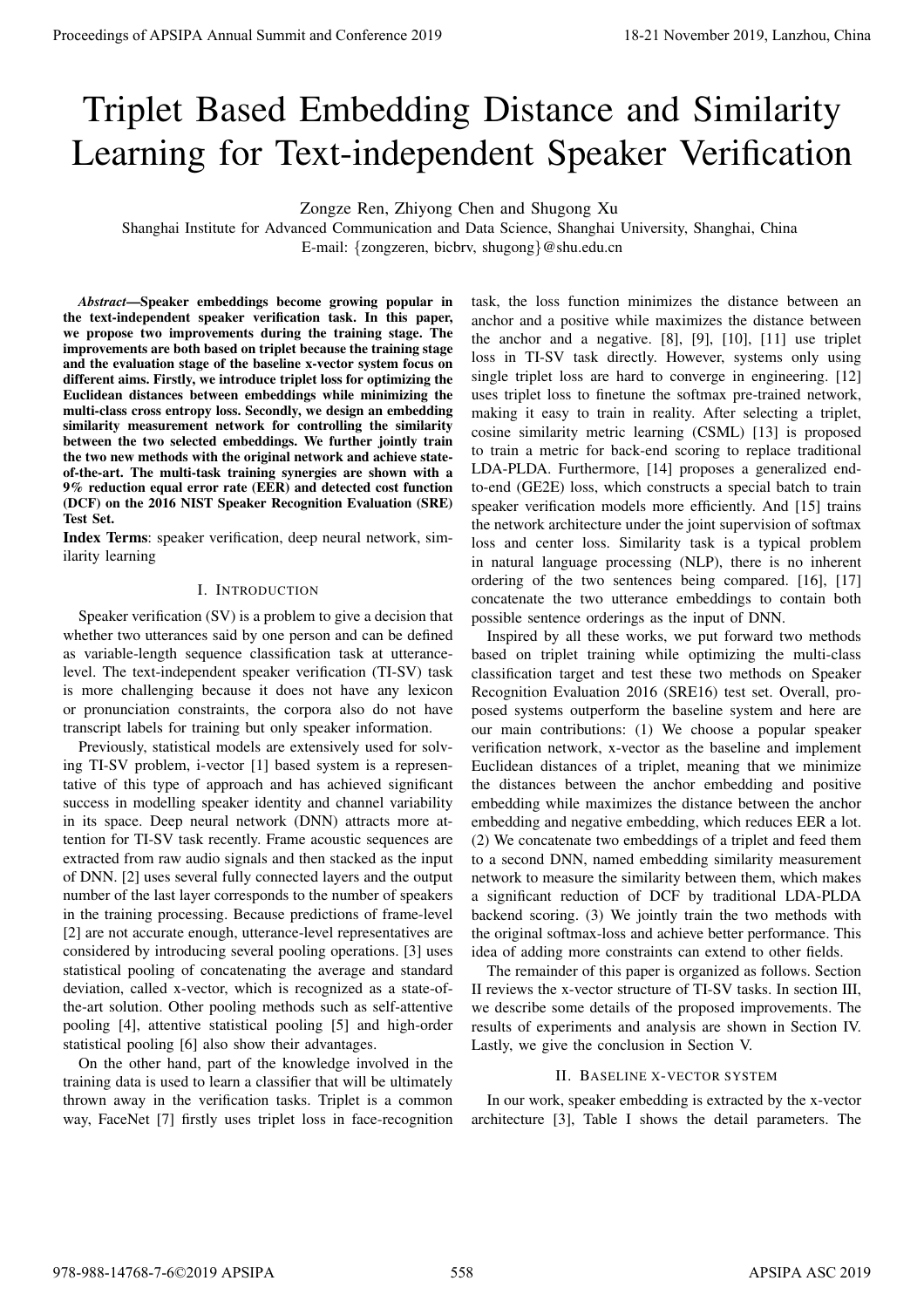

Fig. 1. Proposed triplet distance training and embedding similarity measurement network with x-vector architecture

TABLE I BASELINE X-VECTOR SYSTEM ARCHITECTURE

| Layer             | Input-node          | Input-dim | Output-dim      |
|-------------------|---------------------|-----------|-----------------|
| TDNN1             | $t-2,t-1,t,t+1,t+2$ | $24*5$    | 512             |
| TDNN <sub>2</sub> | $t - 2, t, t + 2$   | $512*3$   | 512             |
| TDNN3             | $t - 3, t, t + 3$   | 512*3     | 512             |
| DNN4              |                     | 512*3     | 512             |
| DNN <sub>5</sub>  | t                   | 512       | 1500            |
| stats pooling     | т                   | 1500      | 3000            |
| embedding a       | T                   | 3000      | 512             |
| embedding b       | T                   | 512       | 512             |
| softmax           | т                   | 512       | num of speakers |

whole system consists of three parts and the training process is end-to-end. Firstly, 23-dimensional MFCC features are feed to the network as frame-level features. By the 5-layer time-delay neural networks (TDNNs), we can get the high-representation of frames. Then we compute the mean and standard deviation at the time dimension, and concatenate these two vectors, socalled statistics pooling layer. Fixed-dimensional utterancelevel features are extracted through this operation. In the training stage, the network predicts the class of speaker by the last softmax layer with multi-class cross entropy loss. Besides, batch normalization and ReLU activation function are applied to all hidden layers.

$$
\mathcal{L}_{multi-class} = -\sum_{i=1}^{M} \frac{\exp^{w_{c_i}^T x_i + b_{c_i}}}{\sum_{j}^{N} \exp^{w_j^T x_i + b_j}}
$$
(1)

In the evaluation stage, we let the last two layers as speaker embeddings (embedding A and embedding B respectively). Techniques such as PLDA or cosine similarity techniques are then applied to the extracted embeddings for scoring the trials.

## III. JOINT LEARNING OF TRIPLET DISTANCE AND SIMILARITY NETWORK

The entire architecture we proposed is as Fig 1. Since embedding A of x-vector has better performance then embedding B, we add some constraints at the layer of embedding A. Triplet distance training directly controls the distance of two embeddings and the embedding similarity measurement network uses DNN to adjust the gap between embeddings.

#### *A. Triplet Distance Training*

We random choice an utterance as the anchor, then choose an utterance from the same speaker as positive and an utterance from a different speaker as negative. Though cosine similarity is often used in back-end scoring, we find it can not converge if we use for restraining the triplet, thus we utilize Euclidean distance:

$$
d_{Euclidean} = \sqrt{\sum_{i=1}^{N} (x_{1i} - x_{2i})^2}
$$
 (2)

 $x_1$  and  $x_2$  are two vectors, the triplet loss function is as follows:

$$
\mathcal{L}_{triplet} = ||f(x_i^a) - f(x_i^p)||_2^2 - ||f(x_i^a) - f(x_i^n)||_2^2 + a
$$
 (3)

where  $(x_i^a, x_i^p, x_i^a)$  represents anchor, positive and negative<br>embedding respectively a is the empirical margin and we set embedding respectively,  $a$  is the empirical margin and we set the value  $a = 0.8$ .

#### *B. Embedding Similarity Measurement Network*

Euclidean distances cannot fully reflect the similarity between the two embeddings. So we try to use another neural network to measure the similarity, called embedding similarity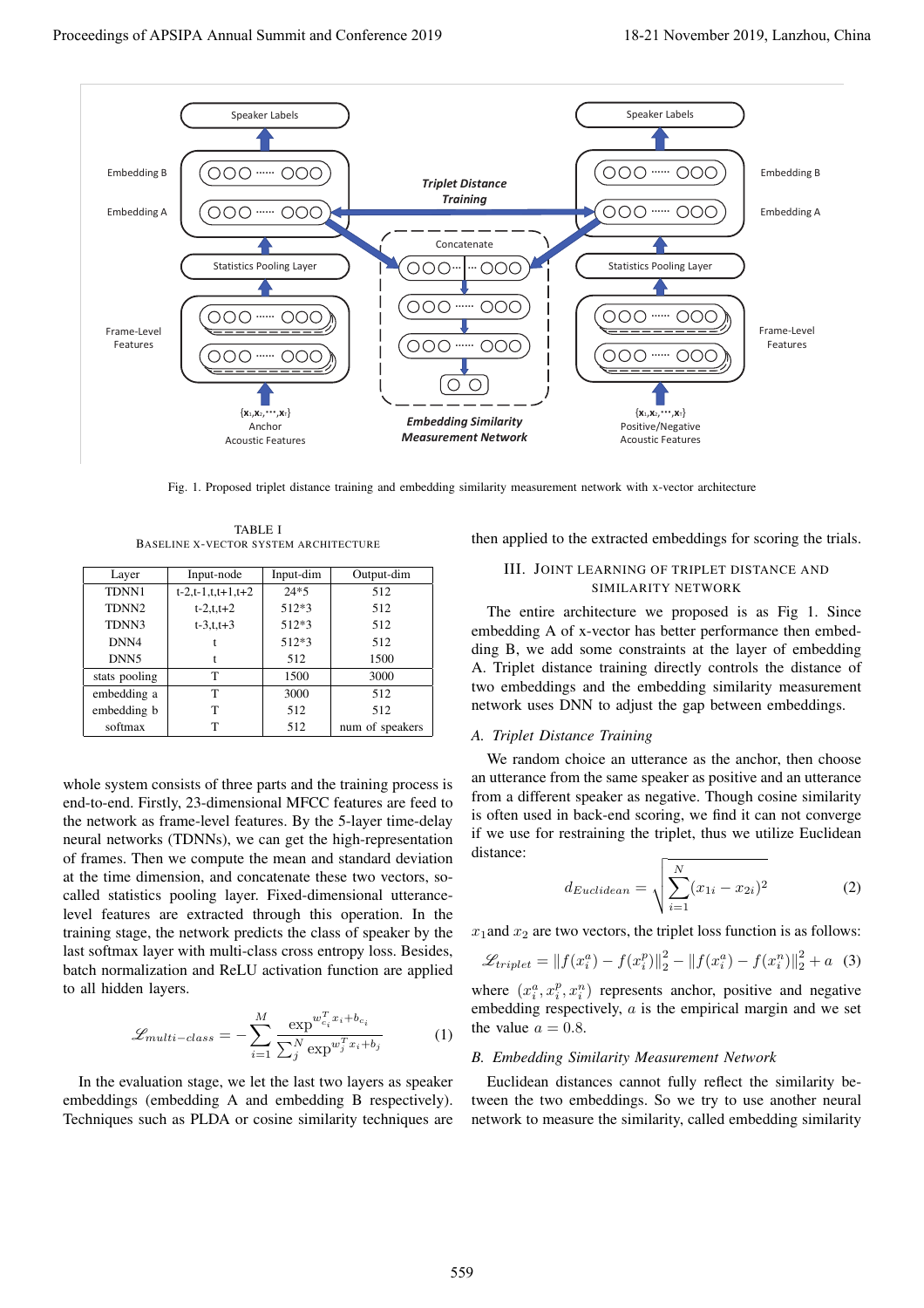| <b>System Description</b>                                                                                                                                                                                                                                                                                                                                                                                                                                                                                                                                                                                                                                                                                                                                                                                                                                                                                                                                                                                                                                                                                                                                                                                                                                                                                                                                                                                                                                                                                                                                                                                                                                                                                 |                                                                        |                                                                                                                   | EER(%) AND DCF16 OF SRE16 EVALUATION DATASET<br>Pool |                                                                                                                                                                                                                                                                                                                                                                                                                                                                                                                                                                                                                                                                                                                                                                                                                                                                                                                                                                                                                                                                                                                                                                                                                                                                                                                                                                                                                                                                                                                                                                                                               |                |             |                |  |
|-----------------------------------------------------------------------------------------------------------------------------------------------------------------------------------------------------------------------------------------------------------------------------------------------------------------------------------------------------------------------------------------------------------------------------------------------------------------------------------------------------------------------------------------------------------------------------------------------------------------------------------------------------------------------------------------------------------------------------------------------------------------------------------------------------------------------------------------------------------------------------------------------------------------------------------------------------------------------------------------------------------------------------------------------------------------------------------------------------------------------------------------------------------------------------------------------------------------------------------------------------------------------------------------------------------------------------------------------------------------------------------------------------------------------------------------------------------------------------------------------------------------------------------------------------------------------------------------------------------------------------------------------------------------------------------------------------------|------------------------------------------------------------------------|-------------------------------------------------------------------------------------------------------------------|------------------------------------------------------|---------------------------------------------------------------------------------------------------------------------------------------------------------------------------------------------------------------------------------------------------------------------------------------------------------------------------------------------------------------------------------------------------------------------------------------------------------------------------------------------------------------------------------------------------------------------------------------------------------------------------------------------------------------------------------------------------------------------------------------------------------------------------------------------------------------------------------------------------------------------------------------------------------------------------------------------------------------------------------------------------------------------------------------------------------------------------------------------------------------------------------------------------------------------------------------------------------------------------------------------------------------------------------------------------------------------------------------------------------------------------------------------------------------------------------------------------------------------------------------------------------------------------------------------------------------------------------------------------------------|----------------|-------------|----------------|--|
|                                                                                                                                                                                                                                                                                                                                                                                                                                                                                                                                                                                                                                                                                                                                                                                                                                                                                                                                                                                                                                                                                                                                                                                                                                                                                                                                                                                                                                                                                                                                                                                                                                                                                                           |                                                                        |                                                                                                                   |                                                      | Tagalog                                                                                                                                                                                                                                                                                                                                                                                                                                                                                                                                                                                                                                                                                                                                                                                                                                                                                                                                                                                                                                                                                                                                                                                                                                                                                                                                                                                                                                                                                                                                                                                                       |                | Cantonese   |                |  |
| ID<br>system                                                                                                                                                                                                                                                                                                                                                                                                                                                                                                                                                                                                                                                                                                                                                                                                                                                                                                                                                                                                                                                                                                                                                                                                                                                                                                                                                                                                                                                                                                                                                                                                                                                                                              | triplet                                                                | $EER(\%)$                                                                                                         | DCF16                                                | $EER(\%)$                                                                                                                                                                                                                                                                                                                                                                                                                                                                                                                                                                                                                                                                                                                                                                                                                                                                                                                                                                                                                                                                                                                                                                                                                                                                                                                                                                                                                                                                                                                                                                                                     | DCF16          | $EER(\%)$   | DCF16          |  |
| $i$ -vector [18]<br>$\mathbf{1}$<br>2<br>x-vector                                                                                                                                                                                                                                                                                                                                                                                                                                                                                                                                                                                                                                                                                                                                                                                                                                                                                                                                                                                                                                                                                                                                                                                                                                                                                                                                                                                                                                                                                                                                                                                                                                                         | $\times$                                                               | 13.6<br>8.65                                                                                                      | 0.711<br>0.679                                       | 17.6<br>12.50                                                                                                                                                                                                                                                                                                                                                                                                                                                                                                                                                                                                                                                                                                                                                                                                                                                                                                                                                                                                                                                                                                                                                                                                                                                                                                                                                                                                                                                                                                                                                                                                 | 0.842<br>0.829 | 8.3<br>4.80 | 0.549<br>0.460 |  |
| 3<br>x-vector, similarity net, $\gamma = 0.3$                                                                                                                                                                                                                                                                                                                                                                                                                                                                                                                                                                                                                                                                                                                                                                                                                                                                                                                                                                                                                                                                                                                                                                                                                                                                                                                                                                                                                                                                                                                                                                                                                                                             | $\times$<br>$\times$                                                   | 8.42                                                                                                              | 0.633                                                | 12.31                                                                                                                                                                                                                                                                                                                                                                                                                                                                                                                                                                                                                                                                                                                                                                                                                                                                                                                                                                                                                                                                                                                                                                                                                                                                                                                                                                                                                                                                                                                                                                                                         | 0.790          | 4.58        | 0.424          |  |
| x-vector, triplet distance, $\beta = 0.1$<br>4                                                                                                                                                                                                                                                                                                                                                                                                                                                                                                                                                                                                                                                                                                                                                                                                                                                                                                                                                                                                                                                                                                                                                                                                                                                                                                                                                                                                                                                                                                                                                                                                                                                            | embedding a                                                            | 7.99                                                                                                              | 0.686                                                | 11.70                                                                                                                                                                                                                                                                                                                                                                                                                                                                                                                                                                                                                                                                                                                                                                                                                                                                                                                                                                                                                                                                                                                                                                                                                                                                                                                                                                                                                                                                                                                                                                                                         | 0.834          | 4.15        | 0.425          |  |
| 5<br>Joint Training, $\beta = 0.1$ , $\gamma = 0.3$                                                                                                                                                                                                                                                                                                                                                                                                                                                                                                                                                                                                                                                                                                                                                                                                                                                                                                                                                                                                                                                                                                                                                                                                                                                                                                                                                                                                                                                                                                                                                                                                                                                       | embedding a                                                            | 8.04                                                                                                              | 0.617                                                | 12.03                                                                                                                                                                                                                                                                                                                                                                                                                                                                                                                                                                                                                                                                                                                                                                                                                                                                                                                                                                                                                                                                                                                                                                                                                                                                                                                                                                                                                                                                                                                                                                                                         | 0.780          | 4.12        | 0.411          |  |
| Joint Training, $\beta = 0.3$ , $\gamma = 0.1$<br>6                                                                                                                                                                                                                                                                                                                                                                                                                                                                                                                                                                                                                                                                                                                                                                                                                                                                                                                                                                                                                                                                                                                                                                                                                                                                                                                                                                                                                                                                                                                                                                                                                                                       | embedding a                                                            | 7.86                                                                                                              | 0.681                                                | 11.51                                                                                                                                                                                                                                                                                                                                                                                                                                                                                                                                                                                                                                                                                                                                                                                                                                                                                                                                                                                                                                                                                                                                                                                                                                                                                                                                                                                                                                                                                                                                                                                                         | 0.834          | 4.17        | 0.411          |  |
| $\overline{7}$<br>Joint Training, $\beta = 0.3$ , $\gamma = 0.1$ , 12-norm                                                                                                                                                                                                                                                                                                                                                                                                                                                                                                                                                                                                                                                                                                                                                                                                                                                                                                                                                                                                                                                                                                                                                                                                                                                                                                                                                                                                                                                                                                                                                                                                                                | embedding a                                                            | 8.78                                                                                                              | 0.687                                                | 12.62                                                                                                                                                                                                                                                                                                                                                                                                                                                                                                                                                                                                                                                                                                                                                                                                                                                                                                                                                                                                                                                                                                                                                                                                                                                                                                                                                                                                                                                                                                                                                                                                         | 0.833          | 4.88        | 0.474          |  |
| 8<br>Joint Training, , $\beta = 0.3$ , $\gamma = 0.1$                                                                                                                                                                                                                                                                                                                                                                                                                                                                                                                                                                                                                                                                                                                                                                                                                                                                                                                                                                                                                                                                                                                                                                                                                                                                                                                                                                                                                                                                                                                                                                                                                                                     | embedding b                                                            | 8.34                                                                                                              | 0.713                                                | 12.23                                                                                                                                                                                                                                                                                                                                                                                                                                                                                                                                                                                                                                                                                                                                                                                                                                                                                                                                                                                                                                                                                                                                                                                                                                                                                                                                                                                                                                                                                                                                                                                                         | 0.859          | 4.30        | 0.445          |  |
| 9<br>fusion of system 2 and 4                                                                                                                                                                                                                                                                                                                                                                                                                                                                                                                                                                                                                                                                                                                                                                                                                                                                                                                                                                                                                                                                                                                                                                                                                                                                                                                                                                                                                                                                                                                                                                                                                                                                             | embedding a                                                            | 7.39                                                                                                              | 0.644                                                | 10.87                                                                                                                                                                                                                                                                                                                                                                                                                                                                                                                                                                                                                                                                                                                                                                                                                                                                                                                                                                                                                                                                                                                                                                                                                                                                                                                                                                                                                                                                                                                                                                                                         | 0.807          | 3.82        | 0.397          |  |
| 10<br>fusion of system 3 and 4                                                                                                                                                                                                                                                                                                                                                                                                                                                                                                                                                                                                                                                                                                                                                                                                                                                                                                                                                                                                                                                                                                                                                                                                                                                                                                                                                                                                                                                                                                                                                                                                                                                                            | embedding a                                                            | 7.27                                                                                                              | 0.618                                                | 10.77                                                                                                                                                                                                                                                                                                                                                                                                                                                                                                                                                                                                                                                                                                                                                                                                                                                                                                                                                                                                                                                                                                                                                                                                                                                                                                                                                                                                                                                                                                                                                                                                         | 0.788          | 3.68        | 0.375          |  |
| one sequence and feed it to the new network without delimiter<br>in between. The similarity evaluation network consists of two<br>Bidirectional Long Short-term Memory (BLSTM) layers with<br>1024 nodes and two fully connected layers with 512 nodes.<br>Each hidden layer follows batch normalization and ReLU<br>activation function. Finally, the network gives the prediction<br>of whether the two embeddings belong to one speaker. The<br>loss function of this network is two-class cross-entropy loss:<br>$\mathcal{L}_{similarity} = -y \log \hat{y} - (1 - y) \log(1 - \hat{y})$<br>where y is the ground truth label and $\hat{y}$ is the predicted result.<br>As the proposed two losses have a different optimizing aim<br>with the original multi-class cross entropy loss, we can jointly<br>optimize these three losses by setting different weights.<br>$\mathcal{L}_{total} = \alpha \mathcal{L}_{x-vector} + \beta \mathcal{L}_{triplet} + \gamma \mathcal{L}_{similarity}$<br>where $\alpha$ , $\beta$ and $\gamma$ are hyper-parameters and we set $\alpha = 1$ ,<br>$\beta = 0.1$ and $\gamma = 0.3$ in our experiments.<br>IV. EXPERIMENTS AND RESULTS<br>A. Dataset<br>We use specific common corpora which are as follows for<br>training: MIXER 6, 2010 NIST SRE and Follow-up Data,<br>Switchboard 2 Phases 1, 2, and 3 as well as Switchboard<br>Cellular. Data augmentation is an efficient way that makes<br>the model more robust to the evaluation data. In our work, we<br>add MUSAN dataset and room impulse responses (RIRs) data<br>to the raw training data to expand the size and diversity of the<br>training set by randomly choosing one among babble, music, | (4)<br>(5)<br>noise and reverb. The RIRs and MUSAN are in 16k sampling | optimization method.<br>C. Results and Analysis<br>the EER and DCF by finetuning the hyper-parameters $\beta$ and |                                                      | a frame-length of 25 ms, mean-normalized over a sliding<br>window of 3 seconds. PyTorch toolkit is implemented for<br>training the DNN. After getting the embedding, we use<br>Kaldi PLDA in the evaluation stage as the backend for the<br>experimental systems. Stochastic Gradient Descent (SGD)<br>with weight decay=1e-8 and momentum=0.9 is used as the<br>We report the results in terms of EER and the SRE16<br>official evaluation metric DCF16, which is averaged from two<br>operation points with $P_{Target} = 0.01$ and $P_{Target} = 0.005$<br>respectively. The results are listed in Table II, in summary,<br>systems with triplet distance training or embedding similarity<br>measurement network outperform the baseline x-vector system<br>that only trained with softmax loss. We first investigate the<br>influence of a single improvement. The two methods show<br>their superiorities on different evaluation indicators. More<br>specifically, jointly training with embedding similarity mea-<br>surement network (System 3) can reduce DCF obviously with<br>a little effect of EER. At the same time, jointly training with<br>triplet distance (System 4) remarkably decreases EER.<br>Then we further explore the systems of three losses. The<br>system 5&6 evaluates the performances if we jointly train the<br>baseline x-vector with the triplet distance and the embedding<br>similarity measurement network. According to the results, we<br>can observe that joint training achieves synthetically better<br>performances compared with system 3&4. And we can adjust |                |             |                |  |

TABLE II EER(%) AND DCF16 OF SRE16 EVALUATION DATASET

$$
\mathcal{L}_{similarity} = -y \log \hat{y} - (1 - y) \log(1 - \hat{y}) \tag{4}
$$

$$
\mathcal{L}_{total} = \alpha \mathcal{L}_{x-vector} + \beta \mathcal{L}_{triplet} + \gamma \mathcal{L}_{similarity} \quad (5)
$$

## IV. EXPERIMENTS AND RESULTS

## *A. Dataset*

## *B. Setup*

#### *C. Results and Analysis*

<sup>1</sup>https://github.com/kaldi-asr/kaldi/tree/master/egs/sre16/v2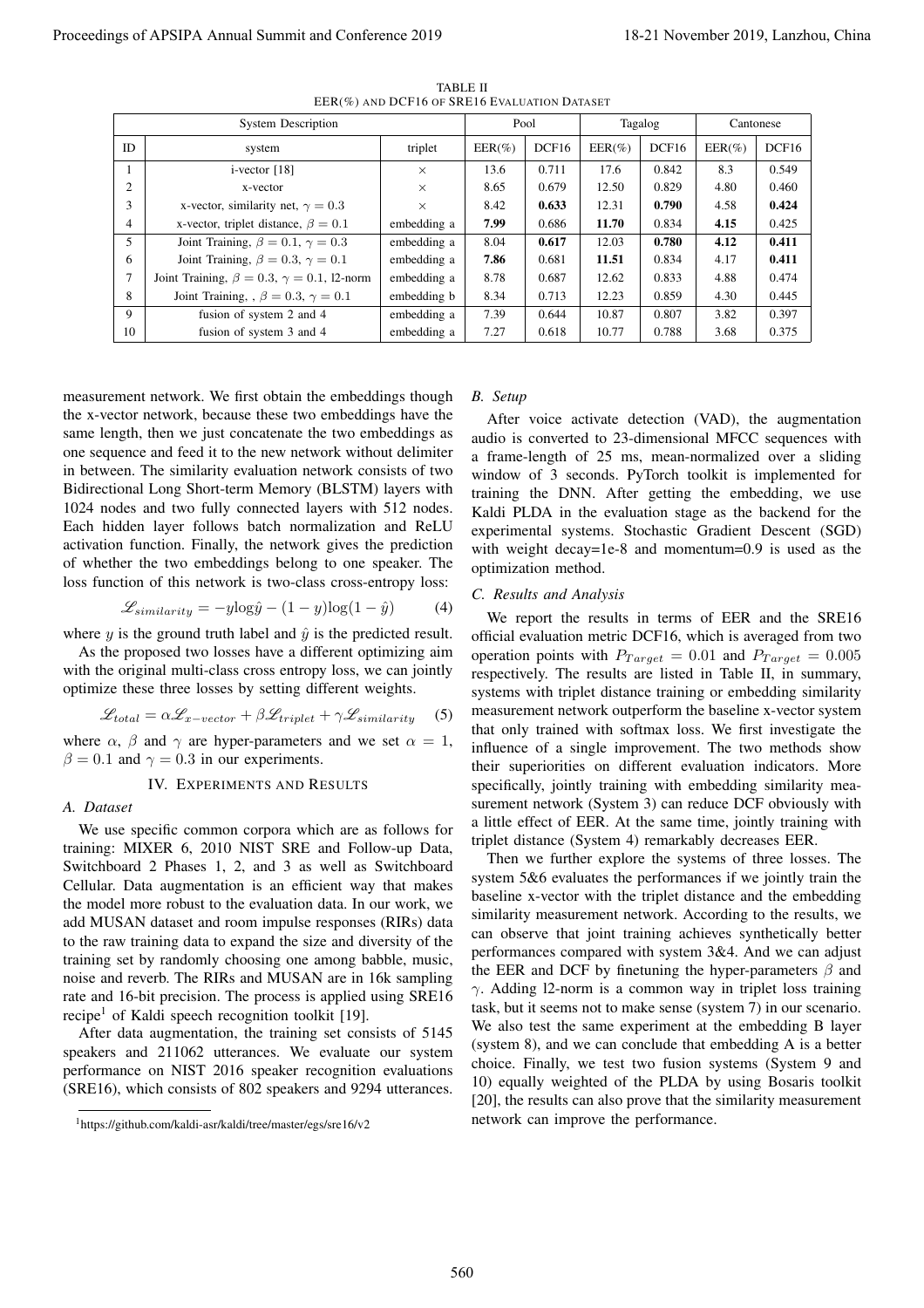

Fig. 2. visualization of different systems, plotted by the t-SNE, note the coordinate values of the longitudinal axis is different

Figure 2 shows the visualization of these systems. The observation is that the triplet distance loss shows reduced within-speaker variance, while the similarity measurement network shows its superior property on between-speaker distance. Figure 3 plots the DET curve of system 2 to system 5. The results are corresponding to the table II. The triplet distance can achieve better performance when the miss rate is very low, while the similarity measurement network performs better when the false alarm rate is low, and the performance of joint training is slightly better than the triplet distance. It is also observed that non-target scores distribution of system 3 is more negative than other systems in Figure 4, which is consistent with the results in Table II and Figure 3. Combining these factors, it is proved that the embedding similarity measurement network can truly improve the performance.

#### V. CONCLUSIONS

In this work, we focus on a text-independent speaker verification task and present two improvements based on triplet. We firstly implement triplet distance training and reduce EER. Getting inspiration of NLP, we design an embedding similarity measurement network for classifying whether the two embeddings belong to one speaker in the training stage, meaning we add another constraint on the embeddings. The performance shows that adding the new network can get a definite decrease of DCF while lowing the EER. Finally we get a better performance by jointly training with the three losses. The results shows benefit from our embedding similarity measurement network, therefore, the proposed methods can be applied to other end-to-end verification systems.



Fig. 3. DET curve for the baseline and proposed systems when the results are pooled across Cantonese and Tagalog



Fig. 4. PLDA scores distribution of negative trials